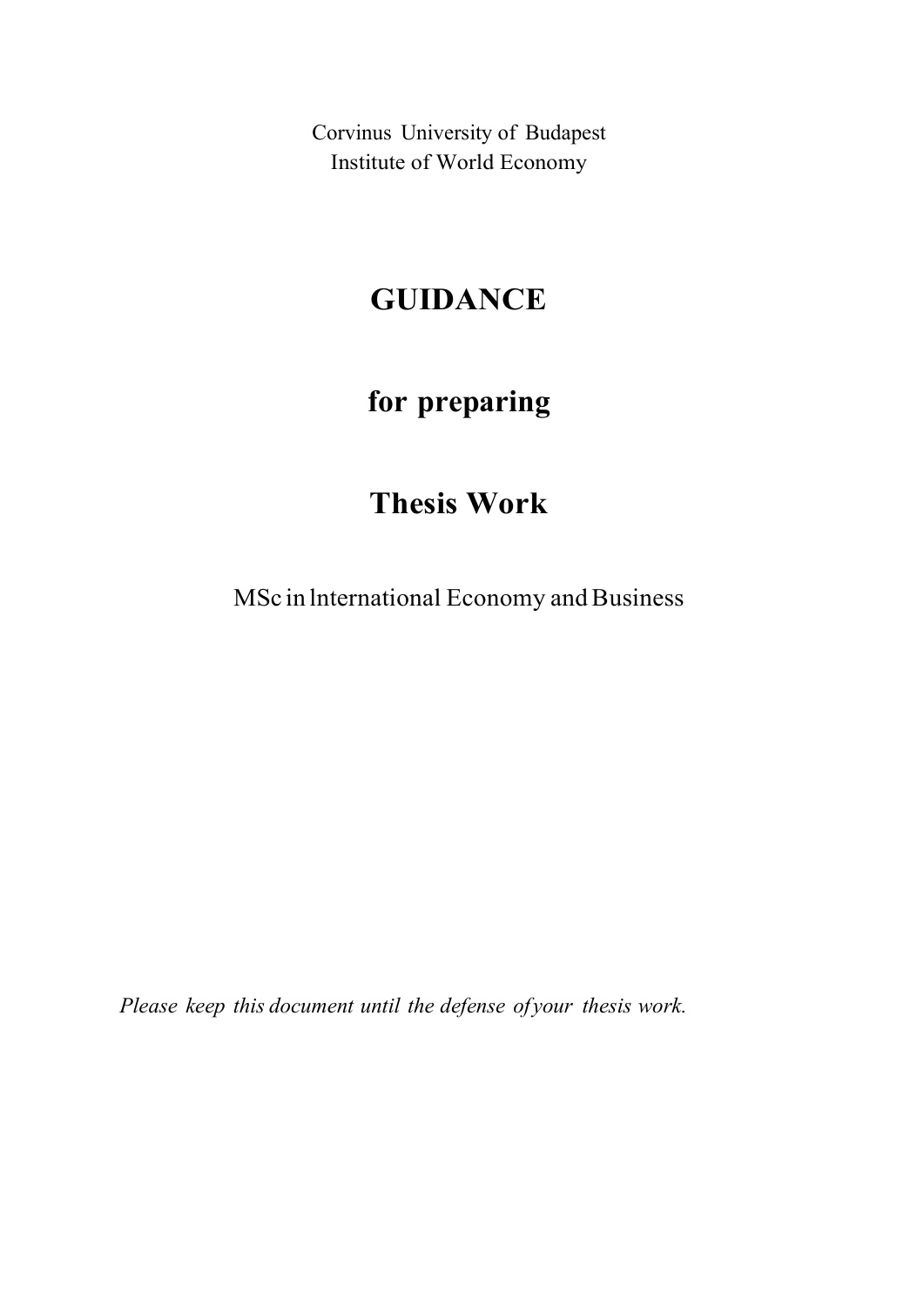## STUDY REQUIREMENTS

Successful completion of the curriculum, acquiring enough credits are the prerequisite for completing the program and the Thesis Defense.

## PURPOSE OF THE THESIS WORK

The aim of the Thesis Work is to finish off the master program with an individually prepared written work of fixed length and structure that covers a specific field within the

- program, in which the student: applies and synthesizes the theoretical knowledge acquired in the frame of the
	- demonstrates his/her ability to do individual research and use the relevant literature;<br>• provides proof of his/her methodological knowledge;<br>• after summarizing the theoretical background of the given topic uses an
	-
	- appropriately chosen methodology to analyze a practical/relevant problem; gives new approaches, novel methodology to the existing literature,
	-

The practical problem analyzed by the student in the Thesis Work can be (but does not necessarily have to be) connected to internship / placement.

## STRUCTURAL CHARACTERISTICS OF THE THESIS WORK

The Thesis Work should be 60-80 pages in length (not counting any Appendices), and should be structured as follows:<br>
• Introduction / Relevance (approx. 4-5 pages)

- Mention your research objective here
- Theoretical and methodological background (approx. 10-15 pages) Also mention and argue for your research question or hypothesis here<br>
• Analysis of the practical problem (approx. 30-40 pages)<br>
• Conclusions (approx. 2-3 pages)<br>
• References/Literature
- 
- 
- 

## OFFICIAL STATEMENTS (NOT INCLUDED IN THE THESIS WORK)

Please bring these documents fulfilled to the Secretariat when you submit your thesis:<br>
• Thesis submission form<br>
• Declaration of own work<br>
• Declaration of publicity<br>
• Final exam application form

- 
- 
- 
- 

These documents can be found at our website: https://worldeconomy.hu/currentstudents/documents/ and/or these are usually sent by e-mail for you. Please do not bound these to your thesis work.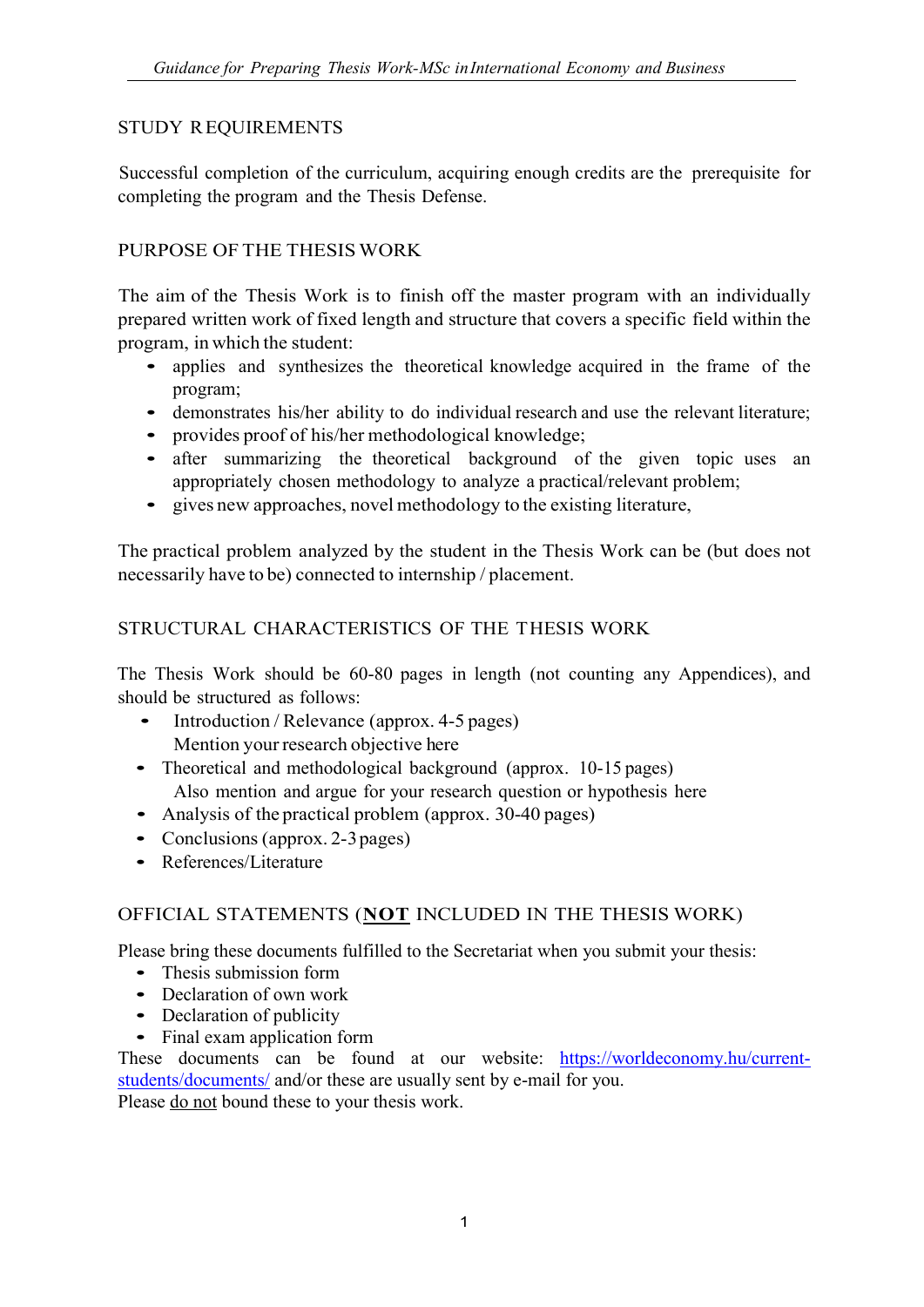## SUBMISSION OF THE THESIS WORK AND EVALUATION

The Thesis Work has to be submitted in one printed (bounded) and one hardbound copies. Moreover, you need to upload it to the given website (to Neptun or Moodle).

## FORMAL REQUIREMENTS

Thesis papers should be original work by the students and should meet scientific standards of citation and documentation. Information provided by outside contacts - if necessary - should be handled on a confidential basis.

If students are found to have plagiarized their work the University Disciplinary Committee may decide to issue a warming, suspension or expulsion. Please check our Anti-plagiarism Regulation at the website of Corvinus University of Budapest.

At Corvinus University of Budapest, we use Urkund fully-automated text-recognition system, which will examine the text of your uploaded thesis work for plagiarism.

## Title page

Outer cover: must not contain any information beyond the following: • ''Thesis Work"

- 
- the author's name
- the year of submission

**EXAMPLE** 



The inside title page should include:<br>
• the name of the University

- 
- 
- the name of the Faculty,<br>• the name of the Institute
- the author's name and the master program' s full name
- his/her major and specialization<br>• the title of the Thesis Work
- 
- the name of the Thesis Work supervisor and the year of submission.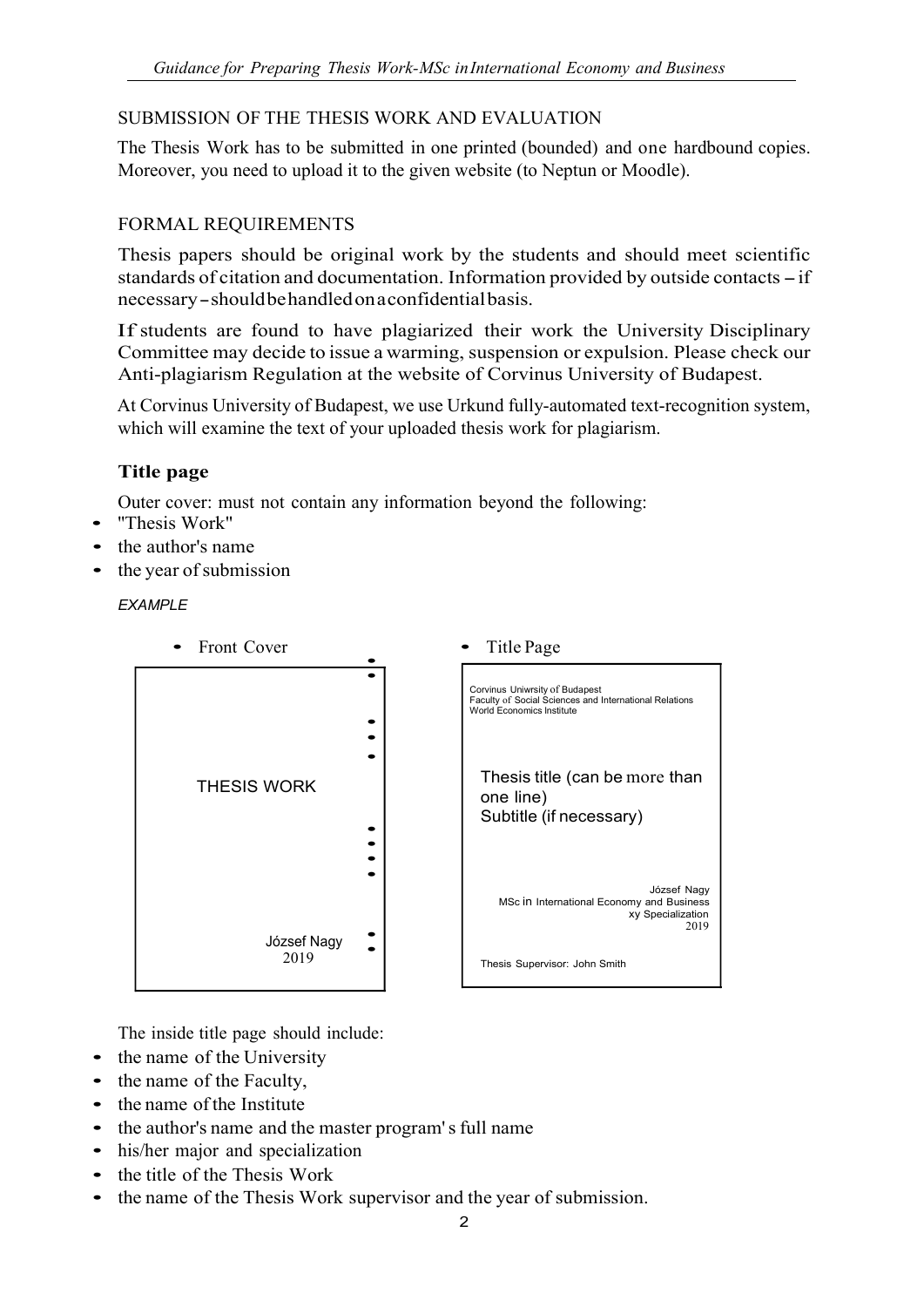## Table of contents

The table of contents should include the titles of the individual chapters and sub- chapters and should be followed by the appropriate page number. All pages in the Thesis (except for the inner title page and the appendices) must be numbered.

The chapters and sub-chapters should be numbered with Arabic numerals. Creating of sub-chapters requires that there be a minimum of two sub-chapters. The table of contents should show the chapters and sub-chapters to the third level (e.g. 2.3.1).

### Formal requirements for the body text

The Thesis Work can be printed either single- or double-sided (N.B.: please remember to set the gutter margin!)<br>• Margins to be used:

- - Left (binding edge): 3.5 cm
	- Top:  $2.5 \text{ cm}$
	- Bottom: 2.5 cm
	- Right: 2.5 cm
- A margin of 2-2.5 cm should be used on all sides (top, bottom, left, right), with a further 1 cm gutter margin on the left.
- While there is no formal requirement as regards the font used, however, it should be easily legible and a traditional type font and should be equivalent in size to Times
- New Roman 12 pt.<br>• The line spacing should be 1.5 which means approximately 30-35 rows of text per
- page. The page numbering of the Thesis Work should start on the page where the
- "Introduction" is written. For easier readability the text should be written in paragraphs.

#### Figures and tables

- 
- 
- Figures and tables should be numbered separately and consecutively.<br>• Please remember to give a title and reference any figures or tables.<br>• While it is not obligatory, the preparation of a table of contents of figures a is recommended.

#### **Citations**

• If more than one paragraph (approx. 3-4 sentences) is applied word-for-word or in a very similar manner (with simply some words changed) from another work without appropriate citation, it will be considered to be an attempt at plagiarism and will result in an immediate "Fail" grade.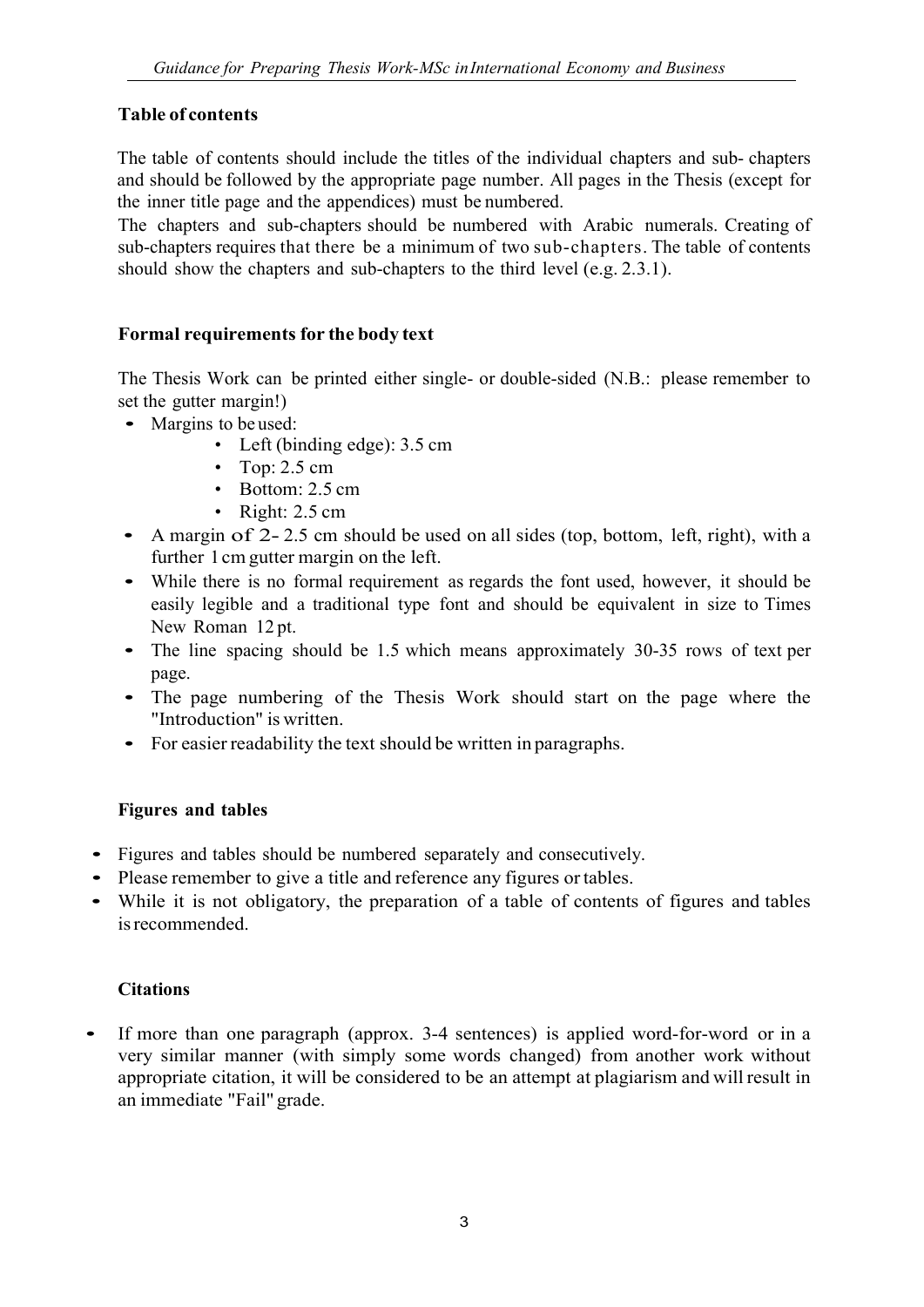- A series of citations cut together (even if properly referenced) will also be treated as an attempt
- at plagiarism.<br>All contents of the Thesis Work (sentences, paragraphs, data, ideas) written based on someone else's work or publication must be cited clearly. Example: ... The author also points out that one of the most efficient persuasion techniques available to executives is making reference to a higher authority (Lincoln-Grant, 1864, pp. 38-39)....
- The citation should be given after the text part in question in parenthesis by giving the author(s) and the year (e.g.: Lincoln-Grant, 1864). If the cited text has more than three authors (e.g. Lincoln-Grant-Washington-Clinton, 2004), then from the second citation onwards it is sufficient to abbreviate the reference by simply giving the name of the first author and then et al. (e.g. Lincoln et al., 2004). If there are references to different publications that were published by the same author and in the same year, then they should be marked with "a" and "b" (e.g.: Lincoln, 1864a). Optionally, the citation can also be given in the footer (in
- the same way as described above).<br>• When citing enumerations, translations, tables or figures "word for word", the exact page number within the given document (article, book, etc.) must also be given. (e.g. Lincoln-Grant, 1864, p. 23.)

### References

- The "References" part of the Thesis Works contains the detailed specifications of the literature – including tables and figures, statistical data and estimates, appendices, etc. – to which the reference is made. (Books that the student may have read as background material for the Thesis Work, but the content of which is not cited or not referred to in any way does not have to be included amongst the ''References". The ''References" can contain only
- publications (or websites) to which a specific reference is made within the Thesis Work itself.<br>
 The publications included in the "References" part should appear in alphabetical order (based on the name of the first -
- In the "References" the author's name should be given first (for Hungarian authors: family name and full first name, for foreign authors: family name and full first name). This is to be followed by the year of publication in parenthesis. After a colon, comes the title of the publication, the publisher's name and the place of publication. ln the case of articles, the volume and page numbers should also be given. For examples, pls see Appendix 1/C.) ln cases where only the editor of the given publication (e.g. book) is known, the editor should
- be listed as the author with "ed" after his/her name.<br>In cases where a publication with no author is cited, the name of the author should appear as "Anonymous". Students are, however, urged to find out the author or editor of the given text.<br>• When the cited text or information was obtained from the internet and no author and title can
- be given, the following information must be given:<br>- the internet or portal website<br>- the URL
- 
- 
- the precise date when the information was downloaded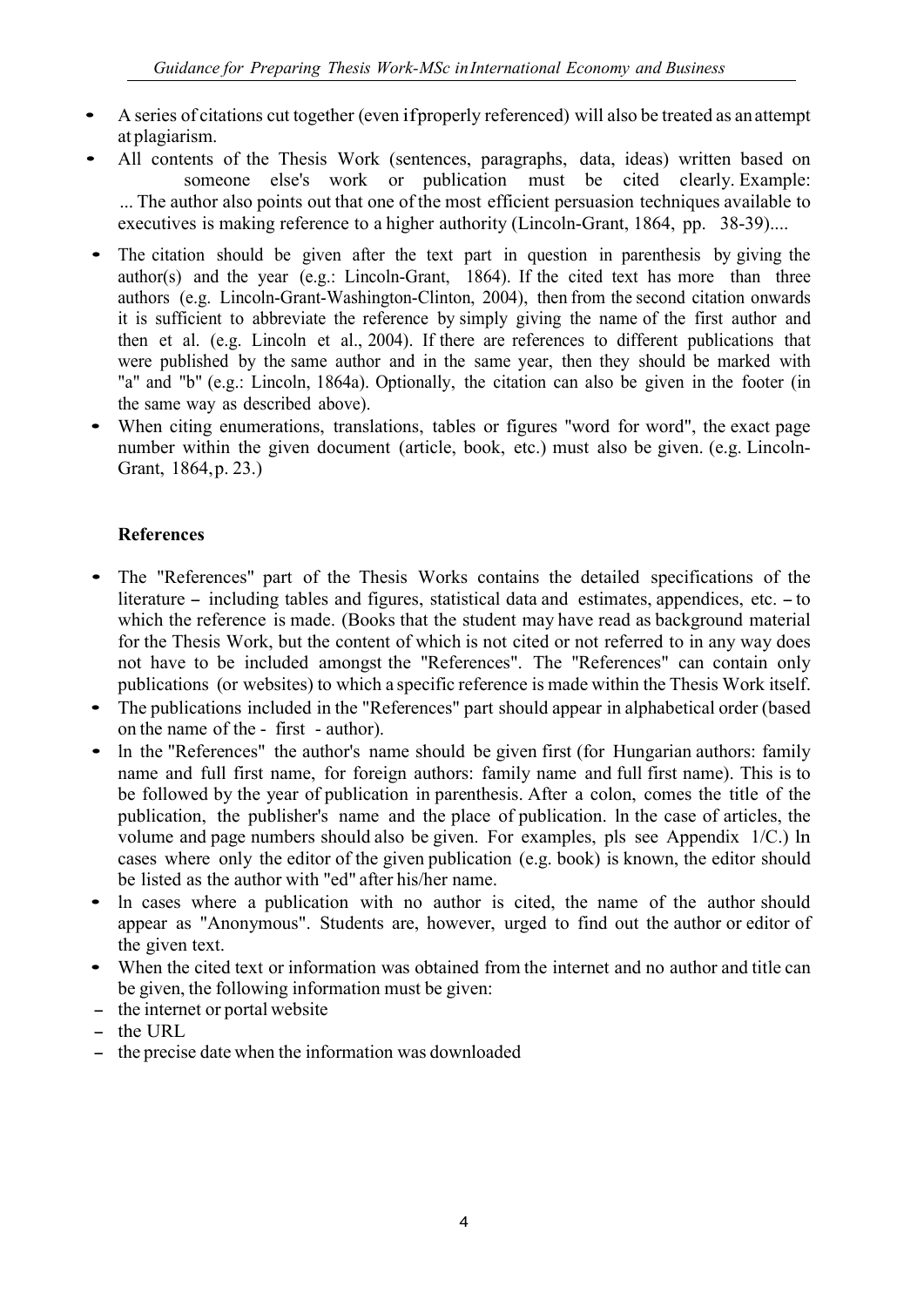Any text cited from the internet must be downloaded / printed so that it is available,

- should the Thesis Work supervisor or the evaluator decide to check it.<br>
 In certain cases it may be useful to include a Glossary and/or Subject Index. This should<br>
be placed before the "References".
- The Thesis Work should not build on another work over more than one page (even ifit is referenced appropriately) as this will be considered to be a form of plagiarism. • In sum, please use APA or Harvard reference system. Do not mix the two reference
- systems and be aware of *Italic* words.

#### References examples

Book by Hungarian authors

Bél Ferenc – Derék János – Ügyes Béla (1997): A jó gazdaságpolitika a számok tükrében. Közgazdasági es Jogi Könyvkiadó, Budapest.

Same Hungarian author, same year, two different publications (the first one: an article in a journal, the second a book)

Buda Elemér (1999a): A madarvándorlás hatása a vállalatok versenyképességére. Műszaki-ornitológiai tájékoztató, 12. évf. 3. sz. március, pp. 21-45.

Buda Elemér (1999b): Madarat tolláról? (A párhuzam szerepe a közgazdasági elemzésben).

Közgazdasági és Jogi Könyvkiadó, Budapest.

#### Reference to a former student's thesis work

Rich, M. (2007): A sikeres uzleti dontesek kozgazdasagtani es pszichologiai alapjai. Szakdolgozat, Budapesti Corvinus Egyetem, Gazdalkodastudomanyi Kar.

#### Reference to an oral presentation at a conference or congress

Langes, M. (2006): Data and information on the internet  $-$  the art of searching and choosing. Lecture at the X. annual congress of the Hungarian Association of Intemetfriends, September 12, 2006

Reference to an edited book Koester, M. -Flower J. (eds., 2005): Basic Business Terms. lmportant Publ, Budapest.

#### Reference to a chapter in an edited book

Vetkatraman, N. (1991): IT-induced Business Reconfiguration. ln: Scott Morton, M. S. (ed.): The Corporation of the 1990s: Information Technology and Organizational Transformation. Oxford University Press, New York, pp. 231-258.

Reference to a citation from an internet site

Weicher, M. - Chu, W. W. - Lin, W. Ch. - Le, V. - Yu, D. (1995): Business Process Reengineering.

Analysis and Recommendations. http://www.netlib.com/bprl.htm#isit, Retrieved: February 23, 2008

Reference to a journal article

Wemerfelt, B. (1984): The Resource Based View of the Firm. Strategic Management Journal, VoL 5. No. 2, pp. 171-180.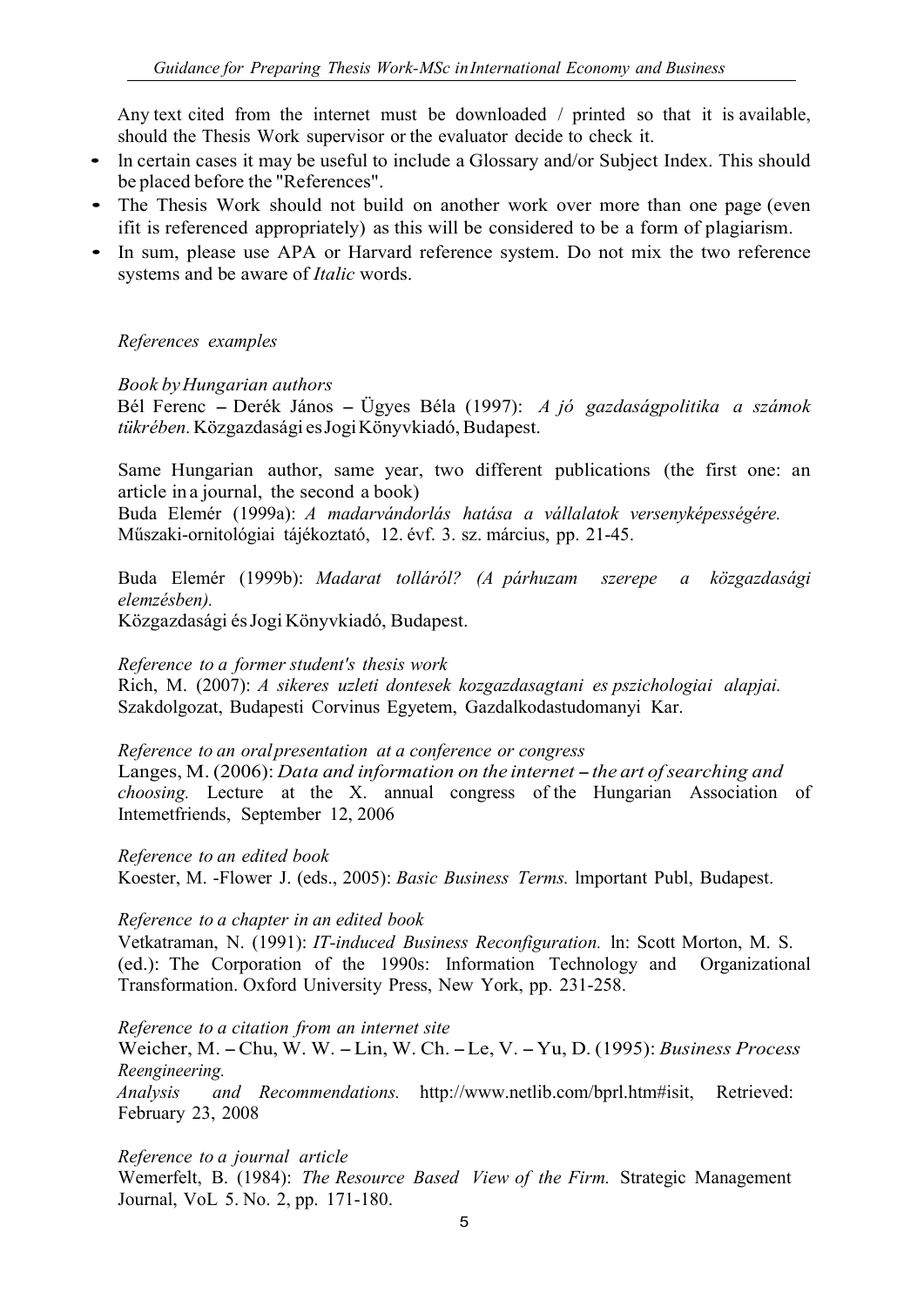#### References to infonnation retrieved /rom the internet

European Central Bank. (n.d.). All glossary entries. Retrieved 8 May, 2009, from http://www.ecb.int/home/glossary/html/glossg.en.html

 Anonymous (2001, November 26). Economists call it recession. Retrieved 20 January, 2009, from money.cnn.com: http://www.money.cnn.com /2001/11/26/economy/recession/

Reference to your lecture notes Mousley, B. (2010). Statistical Methods. Corvinus University of Budapest.

Do not quote (rom general websites like wikipedia, vahoo, msn etc (where the credibility and reliabilitv of the source(s) are unknown) for vour thesis.

You can find further information on how to format references in the Publication Manual of the American Psvchological Association, which is available in the CUB Central Library. Altematively search for APA referencing examples/styles on the internet (there are numerous usable examples online, as well).

You can also check here in addition for referencing: https://education .exeter.ac.uk/dll/studyskills/harvard referencing.htm

#### OTHER REQUIREMENTS, MATERIALS TO BE SUBMITTED:

- 1. 4 fulfilled forms/declarations: Thesis submission form, Declaration of own work, Declaration of publicity and Final exam application form
- 2. A 2-page "executive" summary of the Thesis Work
- 3. 1 black hardbound copy of the Thesis Work
- 4. 1 printed and bounded copy of Thesis Work
- 5. One electronic copy of the Thesis Work uploaded to Neptun or Moodle system (it will be given on time where you should upload it)

Please be aware that your final exam will have two parts: besides thesis defense, you will take a comprehensive exam, too. You can find more information about it at our website (https://worldeconomy.hu/current-students/final-exam/)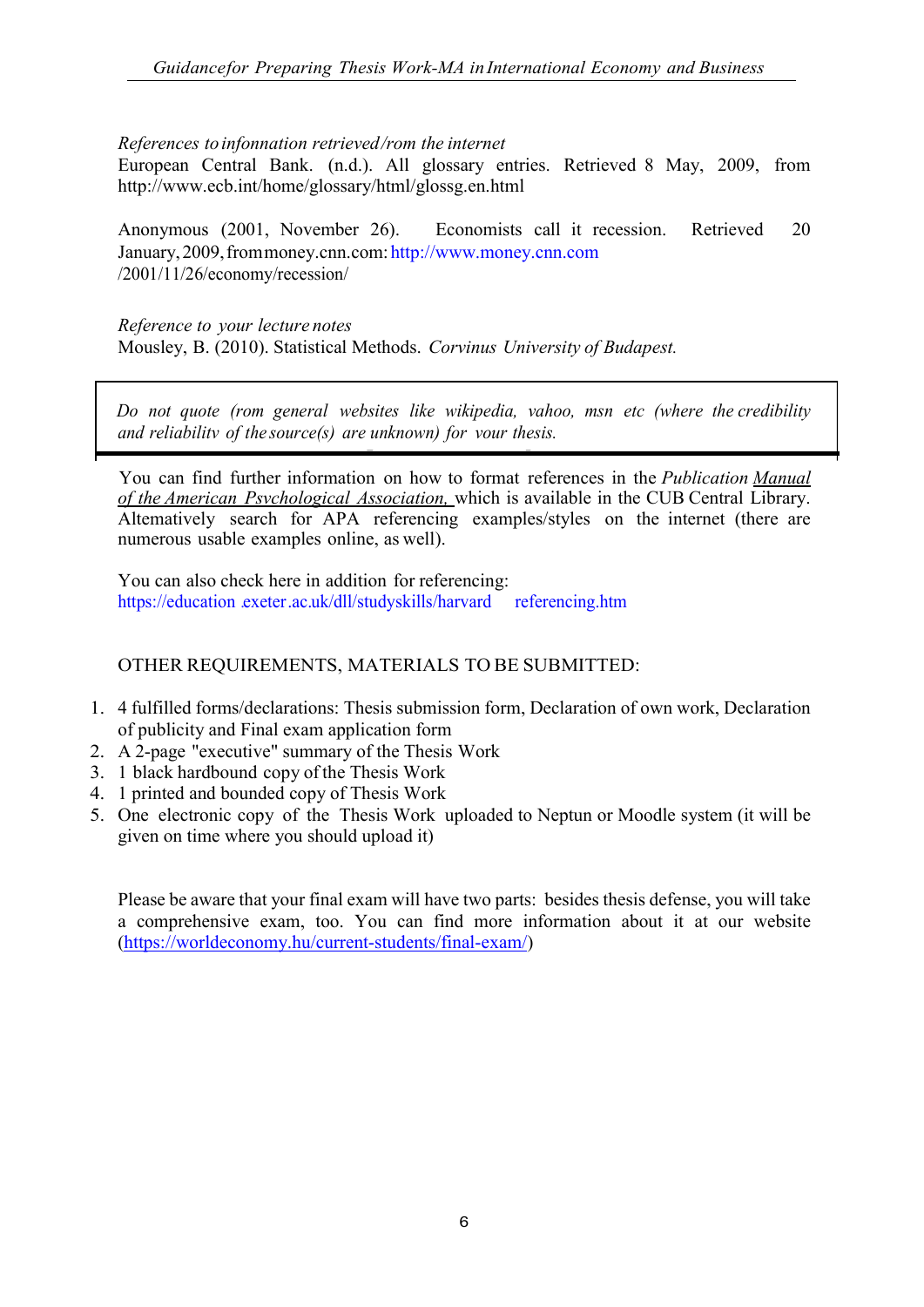## CRITERIA FOR THE EVALUATION OF THE THESIS WORK

The relevance and actuality of the chosen topic (max. 2 points)<br>• How relevant and important the topic is?

- 
- Does the student explain the reason for the choice of topic?

The elaboration of the topic (max. 2 points)<br>• Is the topic fairly new, had already been worked or had already been elaborated?

The usage of the national and international literature related to the topic of the thesis (max.

- <sup>5</sup>points) Is the author fine at utilizing, evaluating, and analyzing the most important literature? The author use both international and national books, studies, articles etc. which are the
- most important in related to the topic?
- Are the sources are reliable?
- Can the author connect it to his/her own thoughts?

The scientific and professional level of the thesis (max. 3 points)<br>
• Is the thesis is flawless and accurate scientifically?

- 
- If the thesis contains several severe professional flaws (e.g. incorrect use of professional terms, definitions, literature, methodology, has wrong/incorrect/not punctual conclusions), student will get 0 points.

The originality and new results of the thesis (max. 5 points)<br>Does the thesis reflect a serious professional preparation?

- 
- Is it of high quality, whose aims presented in the title are realized, following a correct methodology and arriving at a genuine and independent solution and adequate conclusions?

References and citations (max. 3 points)<br>
• Correct and flawless use of references and citation

- The structure of the thesis (max. 3 points)<br>
 Does the "Introduction" include the logic of the structure of the Thesis Work?
- Is the structure of the thesis clear and transparent, coherent, containing all the elements required, with an excellent title?
- Is the structure of the thesis logical and the ideas are in the right order?

The linguistic and stylistic quality of the thesis (max 3 points)<br>• Are the language and style of the thesis appropriate, the professional terms are well used and written, the figures and tables are nice and clearly interpretable?

Outlook of the thesis (max. 1point) • The typography of the thesis should be nice, finely edited, with no or just few mistakes and a clear language.

The grade to be given for the Thesis Work will be determined in keeping with the table below: